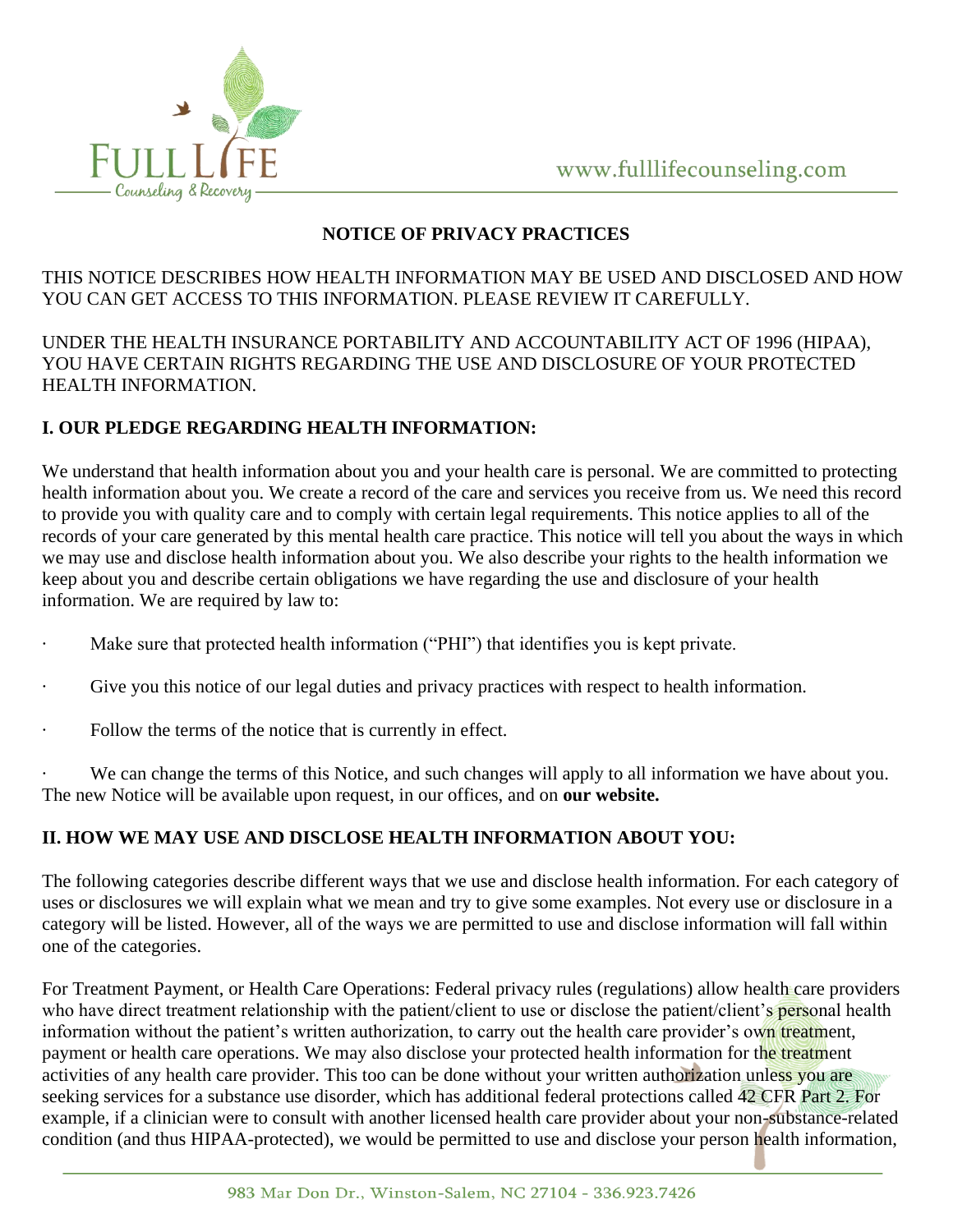which is otherwise confidential, in order to assist the clinician in diagnosis and treatment of your mental health condition. On the other hand, if a clinician were to consult with another licensed health care provider about your substance-related condition, a special release of information must be signed by you in advance of any disclosure.

HIPAA-protected disclosures for treatment purposes are not limited to the minimum necessary standard. Because therapists and other health care providers need access to the full record and/or full and complete information in order to provide quality care. The word "treatment" includes, among other things, the coordination and management of health care providers with a third party, consultations between health care providers and referrals of a patient for health care from one health care provider to another.

42 CFR Part 2-protected disclosures require a signed release of information that specifies the person, organization, specific information to be released and the purpose of releasing the information, as well as requesting the same information from the same individual/organization. Sometimes the organization will accept and honor our release of information, but in some cases, they may require you to sign their release form as well.

Lawsuits and Disputes: If you are involved in a lawsuit, we may disclose health information in response to a court or administrative order. We may also disclose health information about your child in response to a subpoena, discovery request, or other lawful process by someone else involved in the dispute, but only if efforts have been made to tell you about the request or to obtain an order protecting the information requested.

## **III. CERTAIN USES AND DISCLOSURES REQUIRE YOUR AUTHORIZATION:**

1. Psychotherapy Notes. some counselors do keep "psychotherapy notes" as that term is defined in 45 CFR § 164.501, and any use or disclosure of such notes requires your Authorization unless the use or disclosure is: a. For our use in treating you. b. For our use in training or supervising mental health practitioners to help them improve their skills in group, joint, family, or individual counseling or therapy. c. For our use in defending ourselves in legal proceedings instituted by you. d. For use by the Secretary of Health and Human Services to investigate our compliance with HIPAA. e. Required by law and the use or disclosure is limited to the requirements of such law. f. Required by law for certain health oversight activities pertaining to the originator of the psychotherapy notes. g. Required by a coroner who is performing duties authorized by law. h. Required to help avert a serious threat to the health and safety of others.

2. Marketing Purposes. As a psychotherapist, we will not use or disclose your name or any other kind of protected health information for marketing purposes.

3. Sale of PHI: As therapists, we will not sell your PHI in the regular course of business.

# **IV. CERTAIN USES AND DISCLOSURES DO NOT REQUIRE YOUR AUTHORIZATION.**

Subject to certain limitations in the law, we can use and disclose your PHI without your Authorization for the following reasons:

1. When disclosure is required by state or federal law, and the use or disclosure complies with and is limited to the relevant requirements of such law. This is true for those seeking or receiving help for substance-related conditions.

2. For public health activities, including reporting suspected child, elder, or dependent adult abuse, or preventing or reducing a serious threat to anyone's health or safety.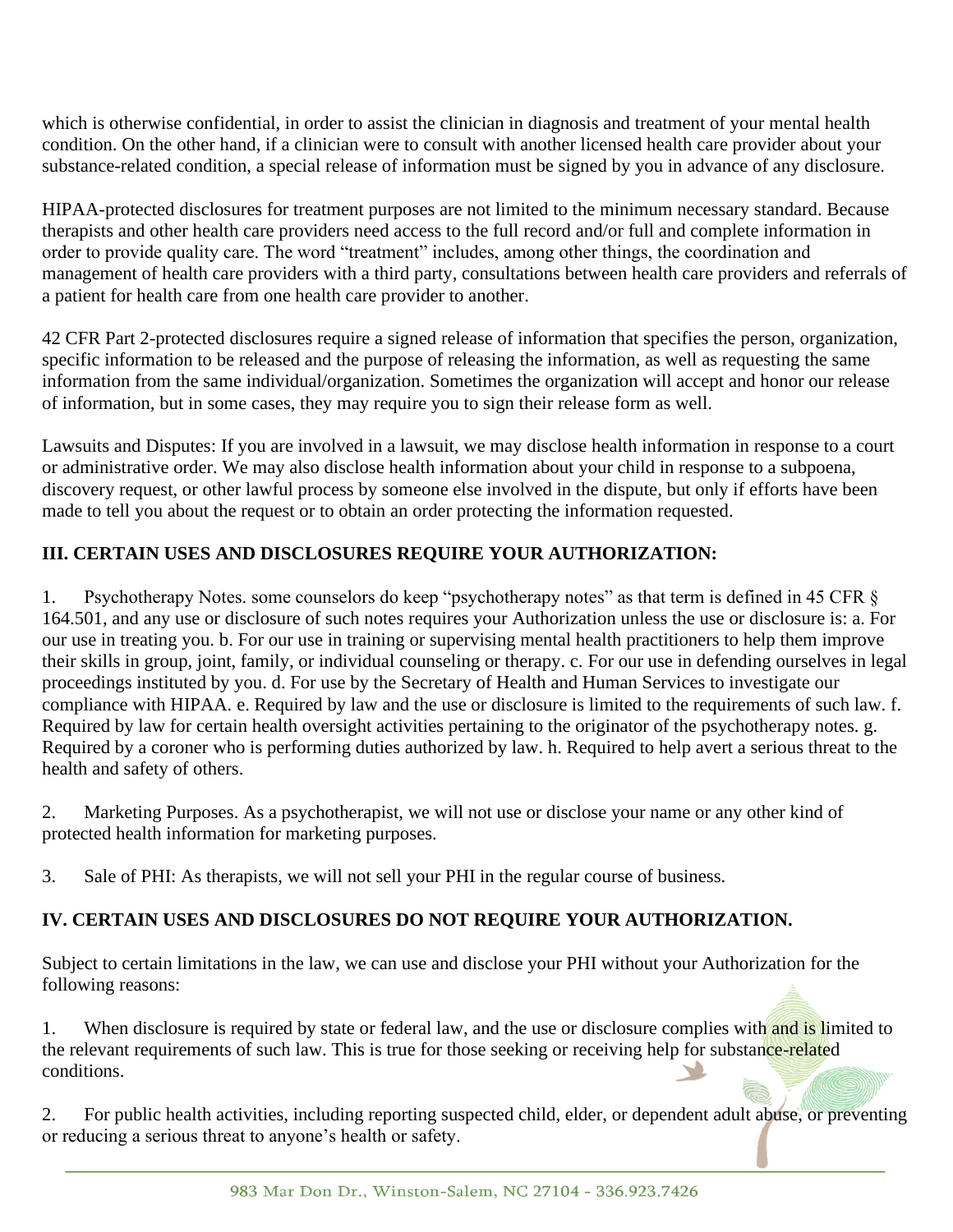3. For health oversight activities, including audits and investigations.

4. For judicial and administrative proceedings, including responding to a court or administrative order, although our preference is to obtain an Authorization from you before doing so. Counselors in NC have "privilege" like priests and attorneys; therefore, we must respond to subpoenas but are not compelled to comply with subpoenas. A judge's bench order, though rare, requires compliance in order to avoid the counselor risking incarceration.

5. For law enforcement purposes, such as reporting crimes occurring on Full Life premises. Client reports of illegal activity, however, are protected as part of client confidentiality as long as it does not include life-threatening danger to self or others.

6. To coroners or medical examiners, when such individuals are performing duties authorized by law.

7. For research purposes, including studying and comparing the mental health of patients who received one form of therapy versus those who received another form of therapy for the same condition.

8. Specialized government functions, including, ensuring the proper execution of military missions; protecting the President of the United States; conducting intelligence or counter-intelligence operations; or, helping to ensure the safety of those working within or housed in correctional institutions.

9. For workers' compensation purposes. Although our preference is to obtain an Authorization from you, we may provide your PHI in order to comply with workers' compensation laws.

10. Appointment reminders and health related benefits or services. We may use and disclose your PHI to contact you to remind you that you have an appointment. You may opt out of receiving such reminders. We may also use and disclose your PHI to tell you about treatment alternatives, or other health care services or benefits that we offer.

### **V. CERTAIN USES AND DISCLOSURES REQUIRE YOU TO HAVE THE OPPORTUNITY TO OBJECT.**

1. Disclosures to family, friends, or others. We may disclose your PHI to a family member, friend, or other person that you indicate is involved in your care or the payment for your health care, based on your expressed preferences at the start of your care. You may change permissions at any time. The opportunity to consent may be obtained retroactively in emergency situations.

### **VI. YOU HAVE THE FOLLOWING RIGHTS WITH RESPECT TO YOUR PHI:**

1. The Right to Request Limits on Uses and Disclosures of Your PHI. You have the right to ask us not to use or disclose certain PHI for treatment, payment, or health care operations purposes. Unless you are seeking services for a substance use disorder, we are not required to agree to your request, and we may say "no" if we believe it would affect your health care.

2. The Right to Request Restrictions for Out-of-Pocket Expenses Paid for In Full. You have the right to request restrictions on disclosures of your PHI to health plans for payment or health care operations purposes if the PHI pertains solely to a health care item or a health care service that you have paid for out-of-pocket in full.

3. The Right to Choose How We Send PHI to You. You have the right to ask us to contact you in a specific way (for example, home or office phone) or to send mail to a different address, and we will agree to all reasonable requests.